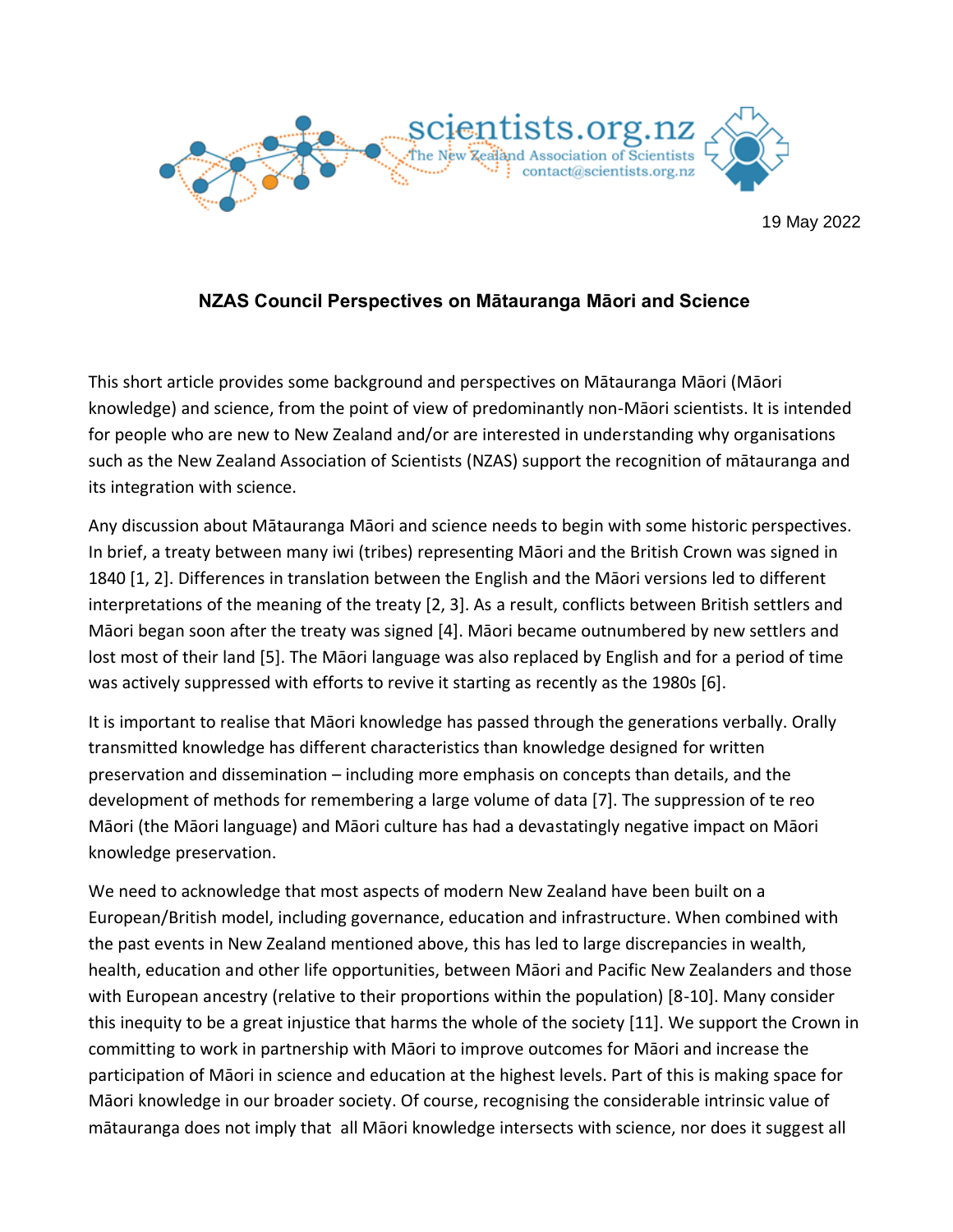research projects can sensibly incorporate elements of Māori knowledge. Disagreements about scope and definition of mātauranga will remain, partly because legitimate differences exist within Māoridom - as they do within all knowledge communities on many issues.

Supporting the recognition of Mātauranga Māori plays an important part in a wider effort to improve participation and reduce inequity within our scientific communities. By creating an environment where Māori participants are respected and Māori knowledge can contribute, we might be able to unlock potential benefits to everyone in New Zealand as well as the rest of the world.

# **Does including mātauranga in education mean teaching myths as science?**

We would like to emphasize in the strongest possible way that the answer to this question is NO. As stated above, some traditional Māori knowledge has not been preserved and still needs to be explored. Traditional Māori knowledge has generally been designed to be preserved and communicated in mythological language; however, the contents of the mythological stories can reveal local knowledge of the natural world around us as well as ideas on health and well-being. Some of this knowledge can inform modern scientific inquiry – a process that has begun (see for example, [12]), and can be woven into other knowledge systems to create new knowledge. Going forward, mātauranga is defined by many as a te ao Māori (Māori world view) process of using knowledge to make decisions, often including people, the environment, and traditional knowledge along with observations and scientific evidence.

Using traditional Māori knowledge to engage Māori audiences in scientific discussions could be a positive way to increase Māori participation in science. For example, the Pūhoro programme run for secondary students has been very successful in increasing the participation of Māori rangatahi (young people), by incorporating mātauranga in its approach [13].

# **Is science objective?**

Science consists of many disciplines and is studied by various methods that have evolved over time [14]. The scientific process in its purest form involves observation, hypothesis, theory and experimentation, and although this would seem to drive production of indisputable truths, most major scientific discoveries have been fiercely contested before being accepted by most scientists (see some examples here [15], [16]). One reason for the time it usually takes for a new discovery to be accepted is that scientists are trained to be sceptical and critical. Often the criticism of a new discovery is justified and it takes time to convincingly demonstrate why a new theory/hypothesis is correct. But scientists are also people who live within a certain culture, work within certain institutions and have biases that are inherent to the way we think [17]. Unfortunately, biases have been shown to exist in the practice of science throughout its history [18]. However, if we acknowledge biases and understand how they arise, we can attempt to counter them. Ensuring a diverse participation in scientific research can also help reduce biases.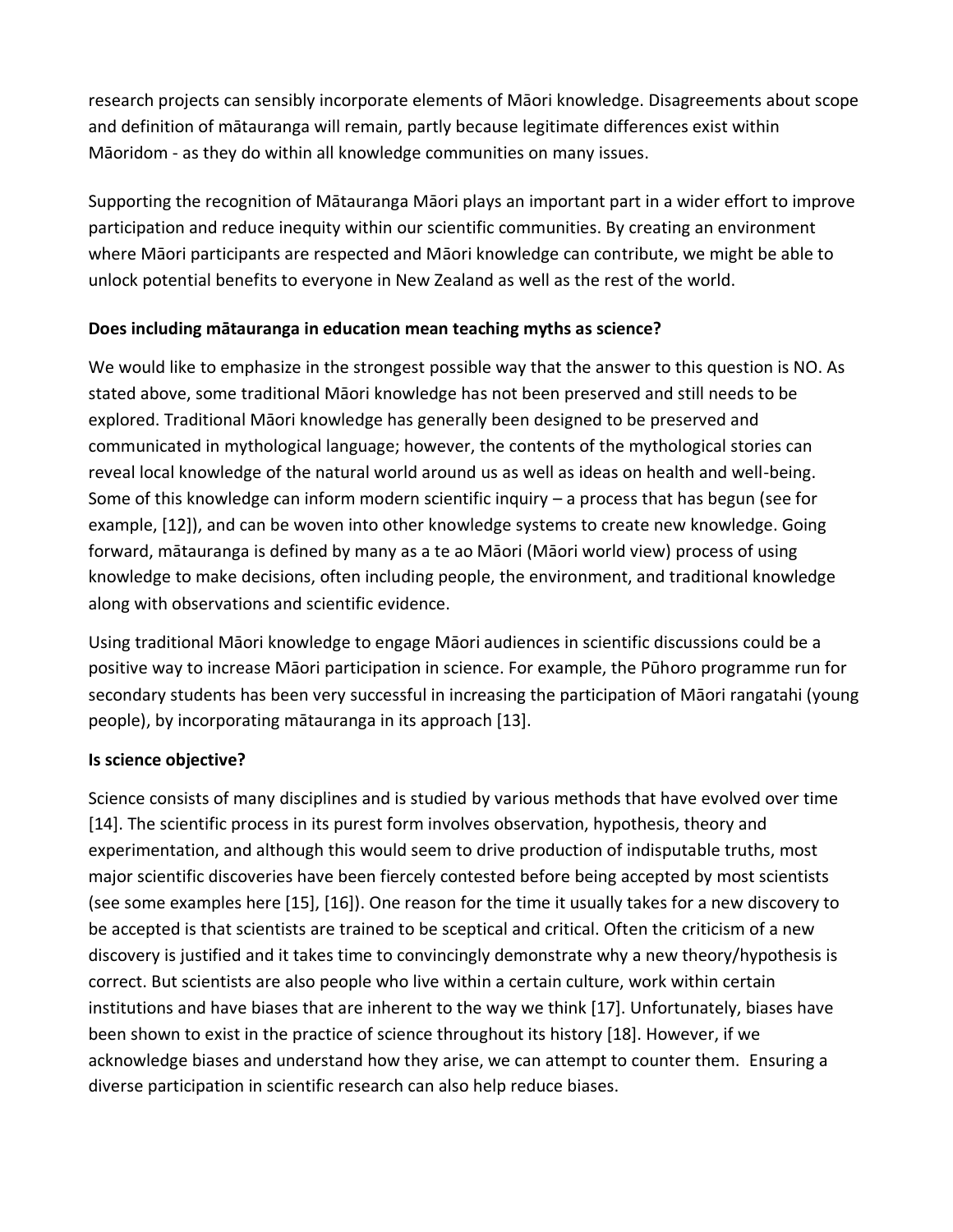### **A vision for New Zealand**

We would like to finish off this article with the wisdom contained in a quote from Dame Whina Cooper [19, 20]: "The seed I would like to plant in your heart is a vision of Aotearoa where all our people can live together in harmony. We must learn from each other and share the wisdom from each culture. We need the knowledge the Pākehā brings from all over the world as well as the sense of belonging and whakapapa of the Māori. The separate paths our people have trod can unite in a highway to the future that is built on the best of both. Māori and Pākehā, alone and divided, cannot build a secure and happy future for Aotearoa. We have to appreciate the best in each other and at the highest levels share our knowledge and vision. Look back to appreciate the past, but look forward to advance what is missing.''

### **References:**

[1] [https://www.tepapa.govt.nz/discover-collections/read-watch-play/maori/treaty-waitangi/treaty](https://www.tepapa.govt.nz/discover-collections/read-watch-play/maori/treaty-waitangi/treaty-close/full-text-te-tiriti-o)[close/full-text-te-tiriti-o](https://www.tepapa.govt.nz/discover-collections/read-watch-play/maori/treaty-waitangi/treaty-close/full-text-te-tiriti-o)

[2] [https://www.tepapa.govt.nz/discover-collections/read-watch-play/maori/treaty-waitangi/treaty](https://www.tepapa.govt.nz/discover-collections/read-watch-play/maori/treaty-waitangi/treaty-close/content-treaty-waitangi)[close/content-treaty-waitangi](https://www.tepapa.govt.nz/discover-collections/read-watch-play/maori/treaty-waitangi/treaty-close/content-treaty-waitangi)

[3] [https://www.tepapa.govt.nz/discover-collections/read-watch-play/maori/treaty-waitangi/treaty](https://www.tepapa.govt.nz/discover-collections/read-watch-play/maori/treaty-waitangi/treaty-close/two-parties-two)[close/two-parties-two](https://www.tepapa.govt.nz/discover-collections/read-watch-play/maori/treaty-waitangi/treaty-close/two-parties-two)

[4]<https://nzhistory.govt.nz/war/new-zealands-19th-century-wars/introduction>

- [5]<https://nzhistory.govt.nz/media/interactive/maori-land-1860-2000>
- [6]<https://nzhistory.govt.nz/culture/maori-language-week/history-of-the-maori-language>
- [7]<https://www.sciencelearn.org.nz/resources/2545-matauranga-maori-and-science>
- [8]<https://www.stats.govt.nz/tools/2018-census-ethnic-group-summaries/m%C4%81ori>
- [9]<https://www.stats.govt.nz/topics/toiora-papori-maori-social-wellbeing#key>

[10] [https://www.rnz.co.nz/national/programmes/ninetonoon/audio/2018766413/this-pakeha-life](https://www.rnz.co.nz/national/programmes/ninetonoon/audio/2018766413/this-pakeha-life-alison-jones)[alison-jones](https://www.rnz.co.nz/national/programmes/ninetonoon/audio/2018766413/this-pakeha-life-alison-jones)

- [11]<https://www.oecd.org/wise/does-inequality-matter-3023ed40-en.htm>
- [12]<https://www.sciencelearn.org.nz/videos/766-rebekah-s-research-on-fungi>
- [13] Pūhoro STEMM, <https://www.puhoro.org.nz/>

[14] "Historical science, experimental science, and the scientific method" by Carol E. Cleland [https://pubs.geoscienceworld.org/gsa/geology/article-abstract/29/11/987/197903/Historical](https://pubs.geoscienceworld.org/gsa/geology/article-abstract/29/11/987/197903/Historical-science-experimental-science-and-the?redirectedFrom=fulltext)[science-experimental-science-and-the?redirectedFrom=fulltext](https://pubs.geoscienceworld.org/gsa/geology/article-abstract/29/11/987/197903/Historical-science-experimental-science-and-the?redirectedFrom=fulltext)